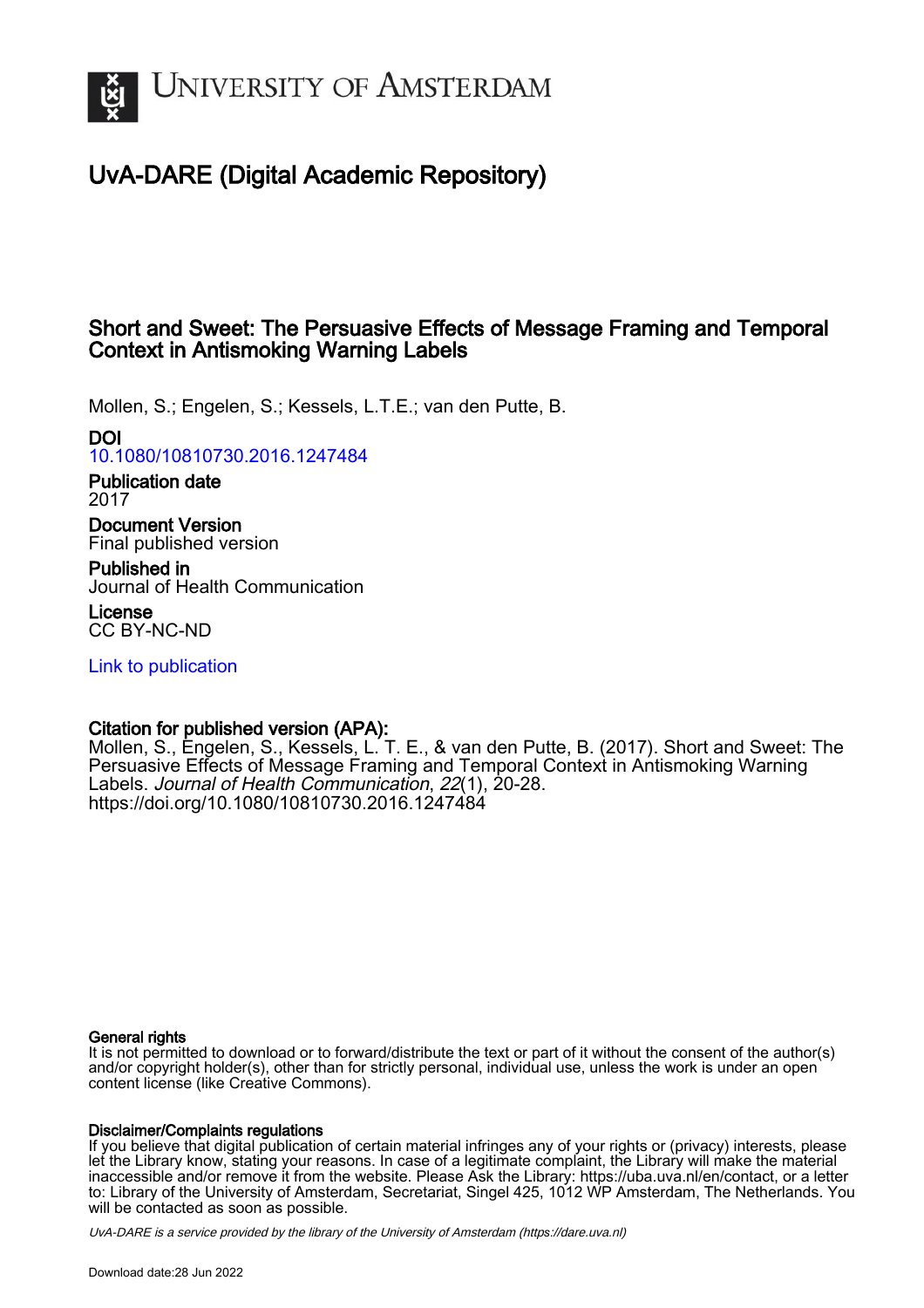# Short and Sweet: The Persuasive Effects of Message Framing and Temporal Context in Antismoking Warning Labels

SAAR MOLLEN<sup>1</sup>, SUSANNE ENGELEN<sup>1</sup>, LOES T. E. KESSELS<sup>2</sup>, and BAS VAN DEN PUTTE<sup>1,3</sup>

<sup>1</sup> Amsterdam School of Communication Research (ASCoR), University of Amsterdam, Amsterdam, The Netherlands  $^2$ Department of Work and Social Psychology, Faculty of Psychology and Neuroscience, Maastricht University, Maastricht, The Netherlands <sup>3</sup>Trimbos Institute, Netherlands Institute for Mental Health and Addiction, Utrecht, The Netherlands

Current warning labels on cigarette packages are generally focused on long-term losses that can be incurred if one continues smoking. This study compares the effects of these labels against warning labels that stress short-term losses of smoking as well as labels that stress short- and longterm benefits that can be obtained when one quits smoking. A 2 (message frame: gain vs. loss)  $\times$  2 (temporal context: short vs. long term) between-subjects experiment was conducted among 132 smokers, with attitude toward quitting smoking and intention to quit smoking, as well as information-seeking behavior and message recall, as the dependent variables. Findings were in line with theory regarding message framing and temporal discounting, showing enhanced effects of gain over loss frames and short-term over long-term consequences on warning labels for attitudes and intentions. In addition, an interaction between message frame and temporal context was found. Especially, gain-framed messages showed stronger effects on intentions to quit smoking than loss-framed messages when warning labels concerned short-term outcomes. Findings suggest that current warning labels, with an emphasis on long-term negative health outcomes, should be reconsidered.

Within the European Union the use of warning labels is mandatory on all tobacco products. Each package should contain the general text "Smoking (can) kill(s)" or "Smoking seriously harms you and others around you" and has to be supplemented with one of 14 additional messages, such as "Smoking causes fatal lung cancer" (European Commission, n.d.a, n.d.b). Although some researchers have claimed to have found support for the use of these messages (e.g., Hammond, Fong, McDonald, Brown, & Cameron, [2004](#page-7-0); Huang, Chaloupka, & Fong, [2014\)](#page-7-0), other researchers have refuted the effectiveness of threatening messages stressing the negative consequences of smoking (e.g., Ruiter, Kessels, Peters, & Kok, [2014](#page-8-0)). In support of this criticism a meta-analysis showed that health messages that induce threat are not effective unless they are supplemented by a strong sense of efficacy on the receivers' end (Peters, Ruiter, & Kok, [2013](#page-8-0)). Consequently, it is useful to search for alternative message strategies that bypass the use of threat.

#### Gains Versus Losses

Warning labels usually emphasize losses that can be incurred over time if one continues smoking (e.g., it causes cancer).

Color versions of one or more of the figures in the article can be found online at [www.tandfonline.com/uhcm](http://www.tandfonline.com/uhcm).

However, in order to circumvent the potentially negative effects of threat induction, it may be more fruitful to communicate immediate gains associated with quitting smoking (e.g., it saves money).

Framing theory (Rothman & Salovey, [1997\)](#page-8-0) explains how differentially framed health messages influence decisions people make. In short, and of particular relevance to the current study, it postulates that prevention behaviors (e.g., smoking cessation) should be promoted through gain-framed messages that emphasize benefits associated with healthy behavior instead of loss-framed messages that stress costs associated with unhealthy behavior. A meta-analysis showed that physical activity, skin cancer prevention, as well as smoking cessation are influenced more strongly by gain-framed than loss-framed messages, but no framing effects were found for other behaviors, such as dieting and safe sex (Gallagher & Updegraff, [2012](#page-7-0)).

Why framing effects are stronger for some behaviors than others remains to be definitively established, but explanations are sought in risk perceptions and uncertainty associated with the behavior and the match between message frames and one's motivational orientation (i.e., a promotion or prevention focus; Covey, [2014](#page-7-0); Updegraff & Rothman, [2013\)](#page-8-0). Moreover, it is thought that a match between the chosen frame and perceptions of risk, uncertainty, or someone's motivational orientation results in higher levels of message elaboration, which consequently leads to higher message effectiveness (for a review, see Updegraff & Rothman, [2013\)](#page-8-0). However, of importance to the current study is that on average a gain frame advantage for smoking cessation has been found (Gallagher & Updegraff, [2012\)](#page-7-0).

Another reason why messages that emphasize the benefits associated with healthy behavior may be more effective than

This is an Open Access article distributed under the terms of the Creative Commons Attribution-NonCommercial-NoDerivatives License (http://creativecommons.org/licenses/by-nc-nd/4.0/), which permits non-commercial re-use, distribution, and reproduction in any medium, provided the original work is properly cited, and is not altered, transformed, or built upon in any way.

Address correspondence to Saar Mollen, Department of Communication Science, University of Amsterdam, Nieuwe Achtergracht 166, P.O. Box 15791, Amsterdam, 1001, The Netherlands. E-mail: s.mollen@uva.nl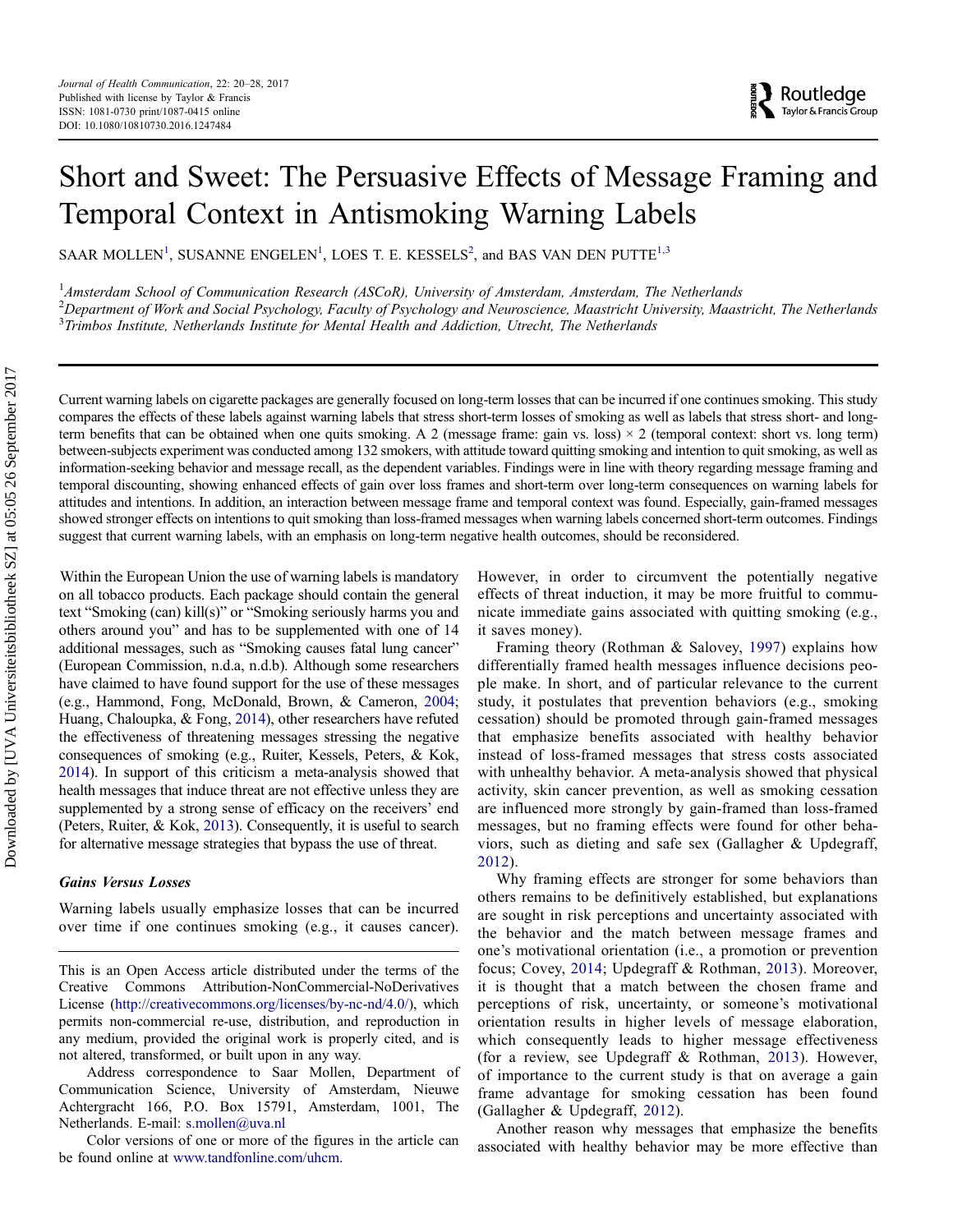messages that stress the costs of unhealthy behavior can be found in the extended parallel process model (Witte, [1992](#page-8-0)). According to the extended parallel process model, messages that communicate the negative consequences of unhealthy behavior result in an appraisal of threat and can by extension evoke feelings of fear (Cox & Cox, [2001](#page-7-0)). To reduce feelings of fear, people are thought to engage in one of two courses of action. When efficacy is high people will engage in adaptive actions, such as initiating a quit attempt. However, when efficacy is low people will not adopt the desired health behavior but will choose to control the feeling of fear by engaging in defensive processes (e.g., defensive avoidance; Witte, [1992;](#page-8-0) Witte & Allen, [2000](#page-8-0)). In line with this, several studies have found that smokers more efficiently disengage attention from highly threatening than lowthreatening or nonthreatening stimuli (Kessels, Ruiter, & Jansma, [2010](#page-7-0); Maynard, Munafò, & Leonards, [2013\)](#page-7-0). Thus, for a significant proportion of smokers a fear-eliciting message that stresses negative outcomes of smoking is likely to be ineffective. In sum, based on theory regarding message framing and fear appeals, the following hypothesis is proposed:

Hypothesis 1: Warning labels that stress gains will be more persuasive than warning labels that stress losses.

### Temporal Discounting

Besides stressing benefits or costs, health outcomes as communicated in warning labels can reflect immediate (short-term) or delayed (long-term) results of (quitting) smoking. The majority of messages approved by the European Commission (n.d.b.) pertain to long-term health outcomes (e.g., "Stopping smoking reduces the risk of fatal heart and lung diseases"). Only two messages concern more immediate consequences of smoking (i.e., "Smoking when pregnant harms your baby" and "Smoking is highly addictive, don't start"). In general, however, people prefer immediate rewards over delayed rewards. This is logical from an economical and an evolutionary perspective (Green & Myerson, [2004](#page-7-0)), as time delays introduce uncertainties that reduce the value of an outcome (Hardisty & Weber, [2009](#page-7-0)).

The tendency to devalue outcomes when they occur further in the future is called temporal discounting (Baker, Johnson, & Bickel, [2003](#page-7-0)). Research has shown that these discounting effects are even stronger for smokers (Baker et al., [2003](#page-7-0); Mitchell, [1999\)](#page-7-0). In addition, research has shown that for people who weigh immediate consequences more strongly than future consequences, messages that stress short-term outcomes of health behavior result in higher risk perceptions and stronger intentions to engage in healthy behavior than those that stress long-term outcomes (Kees, [2010](#page-7-0)). In line with this, qualitative research among young (non)smokers points to the importance of instant gratification and a lack of salience for the longterm health consequences of smoking (McKenna & Williams, [1993\)](#page-7-0).

Taken together, it follows that, among smokers, more immediate consequences associated with (quitting) smoking should be higher in subjective value and therefore bear more weight on behavioral choices compared to future outcomes. This results in the following hypothesis:

Hypothesis 2: Warning labels that stress short-term outcomes of (quitting) smoking will be more persuasive than warning labels that stress long-term outcomes.

#### Gain–Loss Asymmetry in Temporal Discounting

Rational economic models predict that all future outcomes should be discounted at the same rate. Receiving a positive outcome (i.e., gain) immediately is instantly gratifying, and people should only be willing to delay this if it is compensated for with the promise of an even more desirable future outcome (e.g., a gain of  $E150$  in a year over  $E100$  now). The promise of an immediate undesirable outcome, however, is very unattractive, and, following rational economic models, people should be willing to pay extra to delay this loss (e.g., a loss of  $E$ 150 in a year, over €100 now; Hardisty & Weber, [2009\)](#page-7-0). However, multiple studies have established an asymmetry in the discounting rates for gains and losses (Benzion, Rapoport, & Yagil, [1989](#page-7-0); Estle, Green, Myerson, & Holt, [2006;](#page-7-0) Hardisty & Weber, [2009](#page-7-0); Thaler, [1981\)](#page-8-0). Hardisty and Weber ([2009\)](#page-7-0) found that although receiving \$250 immediately was equal to receiving \$337.50 in 1 year, receiving a loss of \$250 now was roughly equal to receiving a loss of \$265 in 1 year. The same asymmetry was found for health gains and losses. Although the subjective value of gains declines quite rapidly over time, the same cannot be said for losses, as losses appear to be (almost) equally negative whether they occur instantaneously or in the future. This difference in discounting of gains and losses is known as the sign effect (Thaler, [1981](#page-8-0)) and may also have implications for health communication (Green & Myerson, [2004](#page-7-0)).

Several studies have systematically investigated how message framing interacts with the temporal context of health outcomes to affect health behavior. In a study on alcohol consumption, an interaction between message frame and temporal context was found, such that those who received a message that stressed short-term gains consumed less alcohol (per occasion) in the month following message exposure than those who received a message that stressed short-term losses. The benefit of gain- over loss-framed messages disappeared when long-term consequences were stressed, as long-term gain- and loss-framed messages were equally effective (Gerend & Cullen, [2008\)](#page-7-0). This follows from the sign effect (Thaler, [1981\)](#page-8-0); that is, the subjective value of gains declines quite rapidly over time, whereas for losses this is much less the case, minimizing the advantage of gains over losses for long-term health outcomes. Other more recent studies (De Bruijn & Budding, [2016;](#page-7-0) De Bruijn, Spaans, Jansen, & van't Riet, [2016\)](#page-7-0) have found interactions between message framing and temporal context that counter the findings by Gerend and Cullen [\(2008](#page-7-0)), and still others have been unable to find significant interactions between message framing and temporal context (Bernstein, Wood, & Erickson, [2016;](#page-7-0) Nan, Zhao, Yang, & Iles, [2014\)](#page-7-0).

Taking into account the mixed findings in this field it is imperative to systematically study how message frames interact with temporal context to influence motivation. The goal of our study therefore is to add to theory on message framing and temporal discounting as well as inform health communication practice.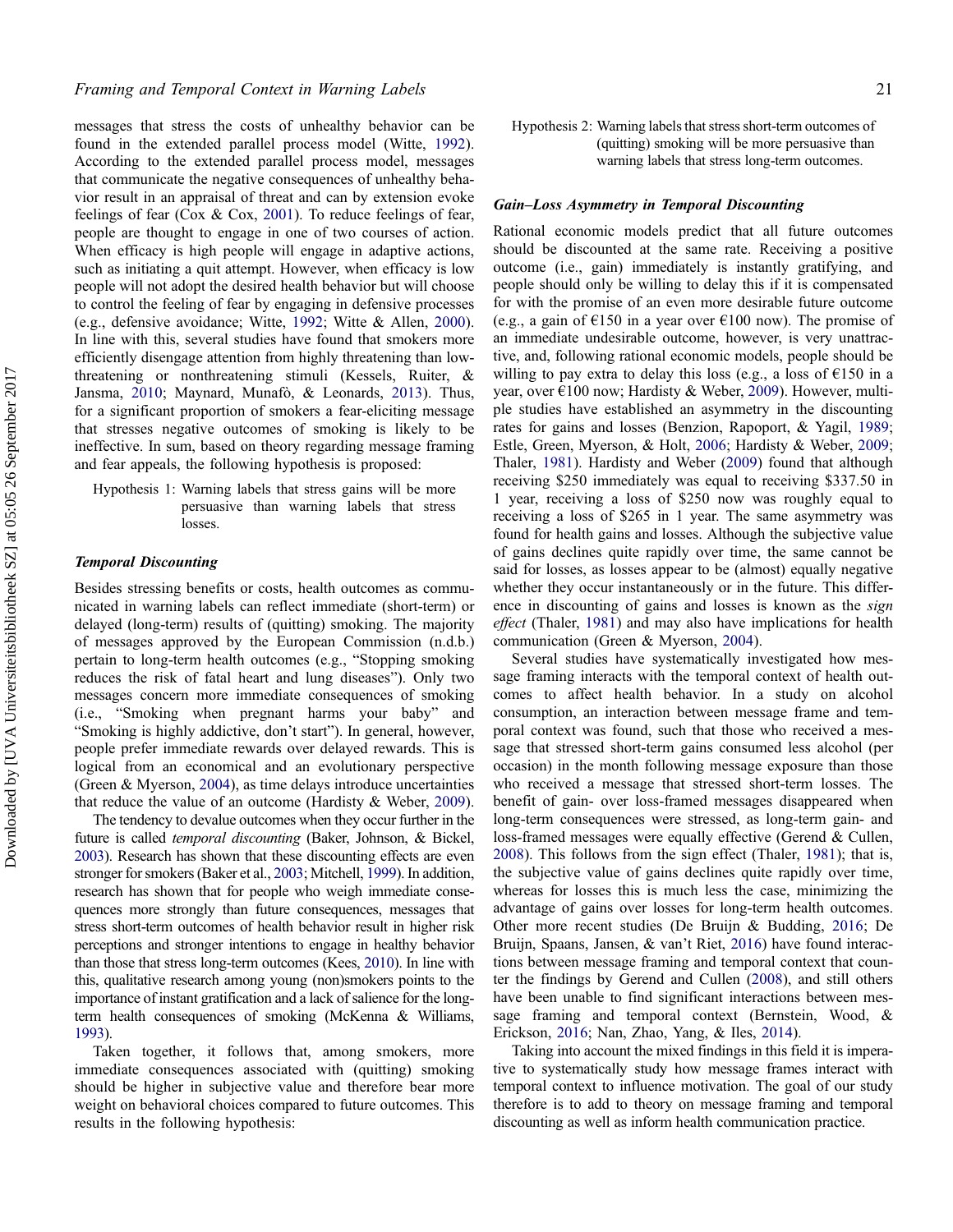Based on theory regarding message framing, temporal discounting, and the sign effect, the following is hypothesized:

Hypothesis 3: Message frames and temporal context will interact to influence smoking-related outcomes, such that the difference in persuasiveness between messages that stress gains and losses will be larger when messages pertain to short-term compared to long-term outcomes.

# Method

#### Participants and Design

A total of 140 smokers were randomly assigned to one of four conditions in a 2 (message frame: gain vs. loss)  $\times$  2 (temporal context: short term vs. long term) between-subjects online experiment. Because of extreme outlier scores for attitude, six participants were removed from the sample. In addition, one participant was removed because of potential insight into the hypotheses, and another was removed because this person did not complete the experiment on the same day. This resulted in a sample of 132 smokers (*M* age = 22.42, *SD* = 1.85; 63 men). Analyses on the full sample resulted in the same conclusions.

Smokers were recruited outside several (applied) university buildings while they were smoking. In addition, smokers were recruited from the personal network of one of the authors, and snowball sampling was used by asking participants to invite other smokers. Participants were told that they could win one of three gift coupons worth  $\epsilon$ 10 by taking part in the study. The education level of the largest proportion of participants was university (56.06%; 32.58% bachelor's degree, 23.48% master's degree), 31.06% were students at the higher vocational level, and 12.88% were students at the middle vocational level. An ethics committee approved the procedure of the study.

#### **Pretest**

We conducted a pretest to select eight outcomes of (quitting) smoking that would optimally distinguish between message frame (i.e., gain vs. loss) and temporal context (i.e., short vs. long term). For this purpose, 10 outcomes (five short-term and five long-term outcomes) of smoking were preselected from the literature (Leshner & Cheng, [2009](#page-7-0); Tasso, Monaci, Trentin, & Rosabianca, [2005\)](#page-8-0) and framed as benefits of quitting smoking and losses associated with continued smoking, resulting in a total of 20 outcomes used in the pretest (see Appendix A).

A sample of 32 smokers (*M* age = 22.78, *SD* = 1.70; 15 men) participated in the pretest (but not the main study). They were told that they would be presented with a number of consequences of (quitting) smoking, that these consequences could be positive or negative, and that the consequences could pertain to short-term (within 6 months) or long-term (after several years or later in the future) smoking outcomes. To determine which messages would optimally distinguish between gain and loss frames we measured two constructs, namely, valence and threat. To measure valence we asked participants to rate the consequences of (quitting) smoking from negative to positive  $(1 = negative \, effect, 7 = positive \, effect)$ . In addition, participants were asked how threatening they perceived the consequences to

be (1 = not at all threatening,  $7 =$  highly threatening). With regard to temporal context, participants were asked what they thought the expected *time frame* of the outcomes was  $(1 = short$ term effect,  $7 = long-term$  effect) and how relevant they thought the outcomes were for them in their stage of life  $(1 = \text{very})$ irrelevant at this moment,  $7=$  very relevant at this moment; see Appendix B).

Based on the ratings for valence and temporal context, the two most suitable outcomes for each of the four conditions were selected. The goal was to select outcomes of (quitting) smoking that would vary maximally between framing conditions on perceived valence and between temporal context conditions on the perceived time frame of outcomes. The selected short-term messages pertained to (a) one's stamina and how this would deteriorate or improve and (b) the amount of money one would spend or save if one would continue or quit smoking, respectively. The long-term messages pertained to how one would get either (a) black or clean lungs and (b) rotten or healthy teeth if one would continue or quit smoking, respectively.

#### Message Frame

Analyses on the averaged valence scores confirmed that messages that stressed losses were perceived as more negative  $(M_{\text{adi}} = 1.37, SD = 0.39)$  than messages that stressed gains  $(M_{\text{adj}} = 6.54, SD = 0.54), F(1, 31) = 1290.91, p < .001,$  $\eta^2$  = .98. And loss-framed messages were perceived as more threatening ( $M_{\text{adj}}$  = 5.38, SD = 0.65) than gain-framed messages  $(M_{\text{adi}} = 2.17, SD = 1.27), F(1, 31) = 119.60, p < .001, \eta^2 = .79.$ No other effects were significant (all  $Fs < 1.64$ ,  $ps > .211$ ).

#### Temporal Context

As expected, a main effect of temporal context arose on the averaged ratings of perceived time frame of the outcomes,  $F(1, 1)$ 31) = 229.14,  $p < .001$ ,  $\eta^2 = .88$ . Short-term outcomes of (quitting) smoking were perceived to occur sooner  $(M<sub>adi</sub> = 2.17, SD = 0.98)$  than long-term outcomes  $(M_{\text{adi}} = 6.01, SD = 0.75)$ . In addition, short-term consequences of (quitting) smoking were perceived to be more relevant  $(M_{\text{adi}}$  = 5.77, SD = 0.84) than long-term outcomes  $(M_{\text{adj}} = 3.02, SD = 1.17), F(1, 31) = 88.91, p < .001, \eta^2 = .74.$ No other effects were significant (all  $Fs < 2.34$ ,  $ps > .136$ ).

These results indicate that appropriate messages were selected to manipulate message frame and temporal context in the experiment.

#### Stimulus Material

Based on the pretest, stimulus materials were developed that resembled Dutch cigarette packages as closely as possible. For this purpose, 12 cigarette brands (e.g., Marlboro Red, L&M Red, Camel, Kent Click) were selected. The warning labels on these cigarette packages were replaced with the experimental messages.

#### Procedure

Participants were invited to participate in the online experiment via e-mail. Participants were told that the aim was to research brand preferences and that for this purpose they would be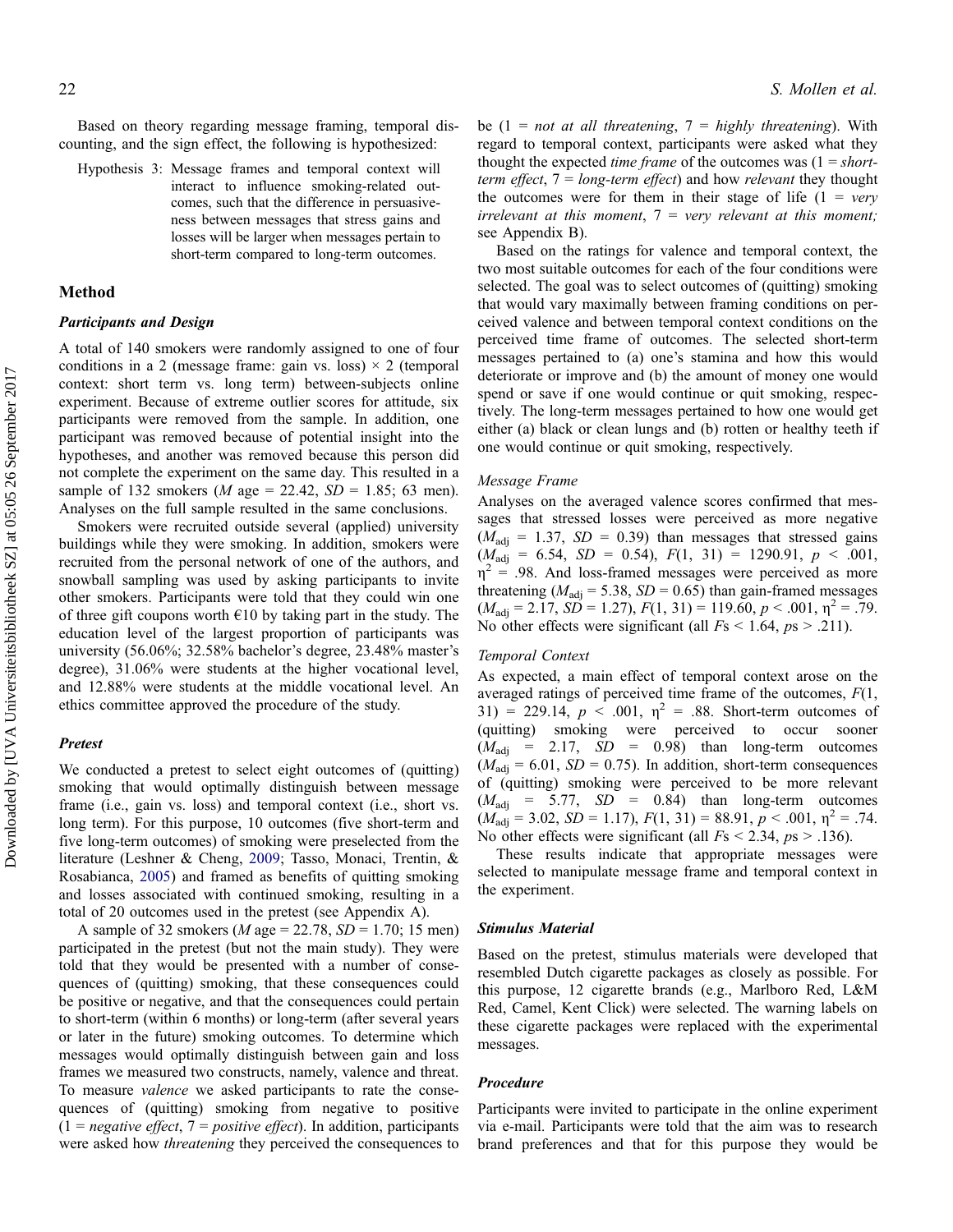presented with multiple pairs of cigarette packages and would be asked to indicate their brand preference for each pair. After providing their consent, participants were asked to answer several questions pertaining to demographics and other background variables (i.e., gender, age, field of study, education level, preferred tobacco brand).

Following this, within each condition participants were exposed to 12 pairs of cigarette packages. Both packages in each pair contained one of the two warning labels for that condition; consequently, each of the two messages was shown six times (see Figure 1). For each pair of cigarette packages participants were asked to indicate which of the two brands they would prefer if they had to choose. Each of the selected brands was presented twice, once on the left with one of the messages and once on the right with the other message. In each of the conditions the same 12 brand pairs were shown; however, the order in which the pairs were shown was randomized. This innovative smoking preferences procedure ensured that participants would be exposed to the warning labels multiple times in an unobtrusive way, reducing potential demand awareness. After the smoking preferences task the dependent variables were assessed (i.e., attitudes toward quitting and intentions to quit, information-seeking behavior, and recall, in this order).

#### Measures

In line with Nan and colleagues [\(2014](#page-7-0)), attitudes and intentions were measured to assess the persuasiveness of the different warning labels. In addition, information-seeking behavior was assessed, as this is a known determinant of preventive behaviors (for a review, see Lambert & Loiselle, [2007\)](#page-7-0). Last, message recall was assessed (Jones, Sinclair, & Courneya, [2003](#page-7-0); Updegraff & Rothman, [2013\)](#page-8-0).

#### Attitude

Attitude toward quitting smoking was measured with five items (Latimer et al., [2012](#page-7-0); Moorman & van den Putte, [2008](#page-7-0)). Participants were asked whether they thought quitting smoking was  $1 =$  unhealthy to  $7 =$  healthy,  $1 =$  bad to  $7 =$  good,  $1 =$  unwise to  $7 = wise$ ,  $1 = harmful$  to  $7 = beneficial$ ,  $1 = unpleasant$  to  $7 = pleasant (M = 5.41, SD = 1.63; \alpha = .90).$ 

#### Intention

Intentions to quit smoking were assessed by means of five statements (1 = fully disagree, 7 = fully agree): "I am willing to quit smoking within the next 3 months," "I intend to quit smoking within the next 3 months," "I plan to quit smoking within the next 3 months," "I will try to quit smoking within the next 3 months," "I expect to have quit smoking in 3 months"  $(M = 3.58, SD = 2.05; \alpha = .97; Gibbsons, Gerard, Ouellette, &$ Burzette, [1998](#page-7-0); Latimer et al., [2012](#page-7-0); Moorman & van den Putte, [2008\)](#page-7-0).

#### Information-Seeking Behavior

To measure information seeking, we asked participants whether, after the study, they wanted to be redirected to a website with information regarding quitting smoking. A total of 17 (12.88%) participants indicated that they wanted to be referred to this website.



Fig. 1. Two pairs of cigarette packages featuring both of the gainframed short-term consequences of quitting smoking (i.e., top pair: "If you quit smoking, your stamina will improve"; bottom pair: "If you quit smoking, this will save you a lot of money").

## Aided Message Recall

Participants were provided with the eight messages used in the experiment and were asked to indicate which two messages they had seen. The answers were recoded to 0 (both incorrect), 1 (one correct), and 2 (both correct). Those who provided more than two answers were coded as 0 ( $M = 1.55$ ,  $SD = 0.66$ ).

#### Manipulation Check

To examine whether the manipulations were successful, at the end of the study we presented participants with the messages corresponding to their experimental condition. The same questions were used as in the pretest to check whether the manipulations were successful.

#### Nicotine Dependence

Level of nicotine addiction was assessed by means of the twoitem Heaviness of Smoking Index (Heatherton, Kozlowski, Frecker, Rickert, & Robinson, [1989](#page-7-0)): "On average, how many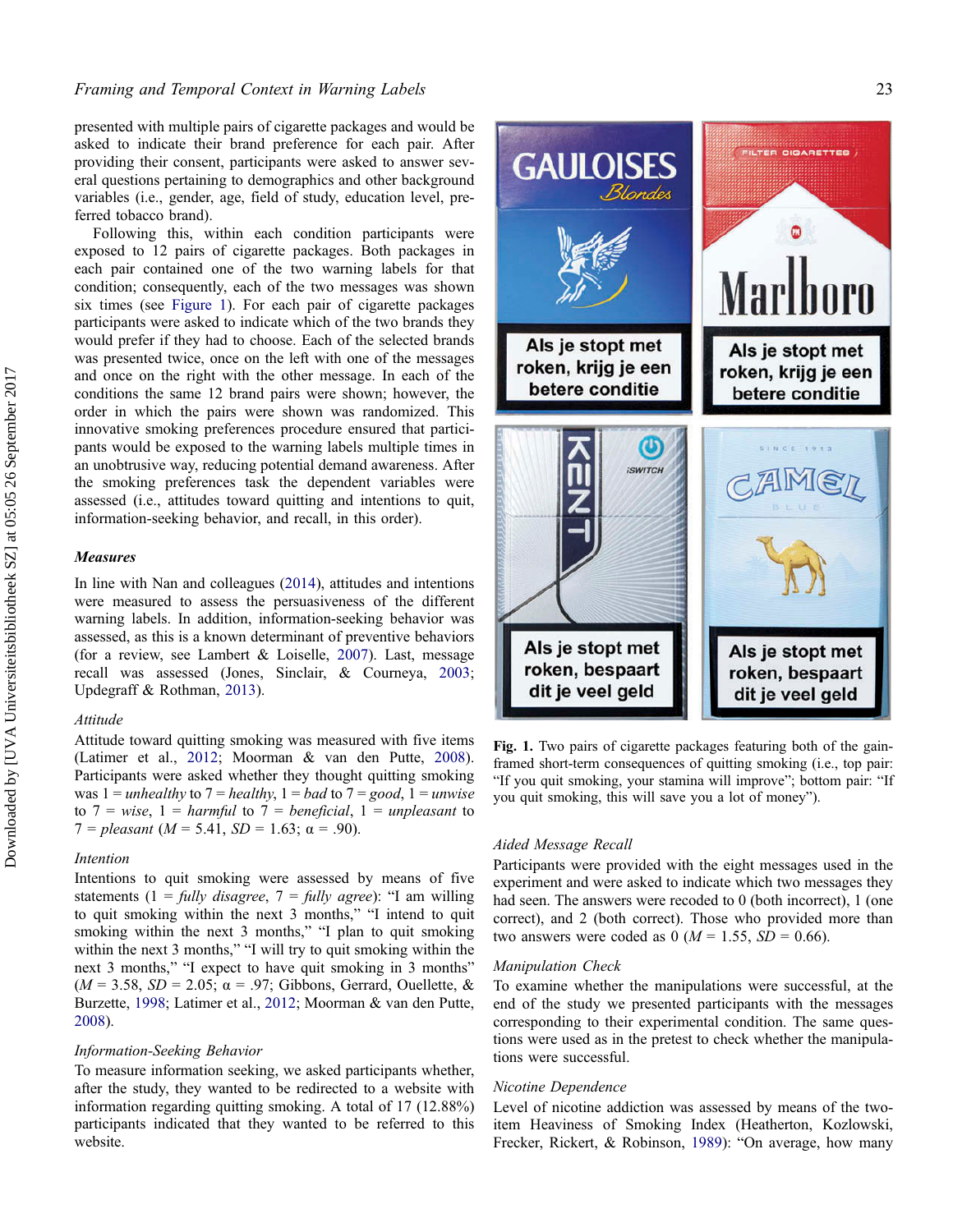cigarettes do you smoke each day?"  $(1 = 0-5, 2 = 6-10, 3 = 11-$ 20,  $4 = 21-30$ ,  $5 = 31$  or more) and "How many minutes after you wake up in the morning do you light your first cigarette?"  $(1 = \text{maximum of 5 minutes}, 2 = 6 - 30 \text{ minutes}, 3 = 31 - 60)$ minutes,  $4 = 61 - 120$  minutes,  $5 =$  more than 120 minutes). The second item was reverse coded ( $r = .70$ ;  $M = 1.92$ ,  $SD = 1.00$ ).

### Results

# Randomization

To check whether random assignment to conditions was successful, first, we conducted a multivariate analysis of variance (ANOVA) with frame and temporal context as the independent variables and age and nicotine dependence as the dependent variables. No differences existed between conditions on these variables (all multivariate  $Fs < 1.34$ ,  $ps > .267$ ; all univariate  $Fs \leq 1.70, ps \geq .195$ ). Second, to check the distribution between conditions for gender and education level, we conducted chisquare tests. The conditions did not differ in the number of men in each condition,  $\chi^2(3, N = 132) = 3.85, p = .278$ , or in the educational level of participants,  $\chi^2(9, N = 132) = 14.13$ ,  $p = .118$ . Based on these analyses we can therefore assume that randomization was successful.

#### Manipulation Checks

#### Message Frame

Two ANOVAs were conducted with frame and temporal context as the independent variables and valence and threat as the dependent variables. As expected, a main effect was found for message frame on perceived valence,  $F(1, 128) = 1893.90$ ,  $p < .001$ ,  $\eta^2 = .94$ . People in the gain-framed conditions rated the messages as significantly more positive  $(M = 6.53)$ ,  $SD = 0.83$ ) than those in the loss-framed conditions ( $M = 1.23$ ,  $SD = 0.53$ ). Neither the main effect of temporal context,  $F < 1$ , nor the interaction between message frame and temporal context was significant,  $F(1, 128) = 2.37$ ,  $p = .126$ ,  $\eta^2 = .02$ . With regard to threat, again a main effect of frame was found,  $F(1, 1)$ 128) = 61.44,  $p < .001$ ,  $\eta^2 = .32$ . The outcomes in the lossframed conditions were perceived to be more threatening  $(M = 4.48, SD = 1.46)$  than those in the gain-framed conditions  $(M = 2.50, SD = 1.41)$ . There was no main effect of temporal context,  $F(1, 128) = 1.68$ ,  $p = .197$ ,  $\eta^2 = .01$ , and no interaction between frame and temporal context,  $F < 1$ .

#### Temporal Context

Two ANOVAs were conducted, with time frame and relevance as the dependent variables, to examine whether the manipulation of temporal context was successful. As expected, a significant main effect of temporal context was found on perceived time frame,  $F(1, 128) = 139.65$ ,  $p < .001$ ,  $\eta^2 = .52$ . Those who were in the short-term conditions indeed perceived the consequences as occurring in the nearer future ( $M = 2.59$ ,  $SD = 1.55$ ) than those in the long-term conditions ( $M = 5.63$ ,  $SD = 1.41$ ). There was no main effect of message frame,  $F < 1$ , and no interaction between frame and temporal context,  $F(1, 128) = 2.48$ ,  $p = .117$ ,  $\eta^2$  = .02. For relevance a main effect of temporal context was found,  $F(1, 128) = 36.46$ ,  $p < .001$ ,  $\eta^2 = .22$ . Those in the shortterm conditions experienced the outcomes as more relevant  $(M = 5.20, SD = 1.61)$  than those in the long-term conditions  $(M = 3.35, SD = 1.88)$ . Contrary to the pretest, there was also a borderline significant effect of message frame,  $F(1, 128) = 3.90$ ,  $p = .050$ ,  $\eta^2 = .03$ . Those in the gain-framed conditions perceived the outcomes as more relevant  $(M = 4.61, SD = 1.81)$ than those in the loss-framed conditions ( $M = 3.90$ ,  $SD = 2.08$ ). No interaction between both factors was found,  $F(1, 1)$  $128$ ) = 1.58,  $p = .211$ ,  $\eta^2 = .01$ .

#### Main Analyses

#### Attitude

In line with Hypothesis 1, the ANOVA showed a main effect of message frame,  $F(1, 128) = 6.76$ ,  $p = .010$ ,  $\eta^2 = .05$ . Those who were exposed to gain-framed messages had a more positive attitude toward quitting smoking  $(M = 5.79, SD = 1.17)$  than those exposed to loss-framed messages ( $M = 5.03$ ,  $SD = 1.93$ ). Similarly, a main effect of temporal context was found,  $F(1, 1)$  $128$ ) = 9.91,  $p = .002$ ,  $\eta^2 = .07$ . Confirming Hypothesis 2, those who were exposed to short-term outcomes associated with (quitting) smoking showed a more positive attitude toward quitting smoking ( $M = 5.86$ ,  $SD = 1.12$ ) compared to those exposed to messages stressing long-term outcomes ( $M = 4.98$ ,  $SD = 1.92$ ). Contrary to Hypothesis 3, however, no interaction was found between temporal context and framing,  $F(1, 128) = 1.35$ ,  $p = .248$ ,  $\eta^2 = .01$  (see Table 1).

## Intention

An ANOVA with intention as the dependent variable showed a main effect of temporal context,  $F(1, 128) = 45.40$ ,  $p < .001$ ,  $\eta^2$  = .26. Those in the short-term conditions showed stronger intentions to quit smoking ( $M = 4.60$ ,  $SD = 1.99$ ) than those in the long-term conditions ( $M = 2.59$ ,  $SD = 1.57$ ). In addition, a main effect of message frame was found,  $F(1, 128) = 24.55$ ,  $p \le 0.001$ ,  $\eta^2 = 0.16$ . Those exposed to gain-framed messages showed a stronger intention to quit smoking  $(M = 4.33)$ ,  $SD = 1.96$ ) compared to those exposed to loss-framed messages  $(M = 2.81, SD = 1.86).$ 

In line with Hypothesis 3, these main effects were qualified by a significant interaction between temporal context and message frame,  $F(1, 128) = 4.58$ ,  $p = .034$ ,  $\eta^2 = .04$  (see Table 1 and [Figure 2](#page-6-0)). As predicted, short-term messages stressing gains resulted in stronger intentions to quit smoking than short-term messages stressing losses,  $t(63) = 4.70, p < .001, d = 1.18$ . This was also the case for gainversus loss-framed messages that stressed long-term outcomes, although the effect size was considerably smaller,  $t(65) = 2.14$ ,

Table 1. Means (SD) for attitudes and intention to quit smoking

|              |                          | Attitudes                | Intentions<br>Temporal context |                          |  |  |
|--------------|--------------------------|--------------------------|--------------------------------|--------------------------|--|--|
|              |                          | Temporal context         |                                |                          |  |  |
| Frame        | Short                    | Long                     | <b>Short</b>                   | Long                     |  |  |
| Gain<br>Loss | 6.04(0.94)<br>5.65(1.28) | 5.51(1.34)<br>4.50(2.24) | 5.53(1.57)<br>3.51(1.89)       | 3.01(1.42)<br>2.21(1.63) |  |  |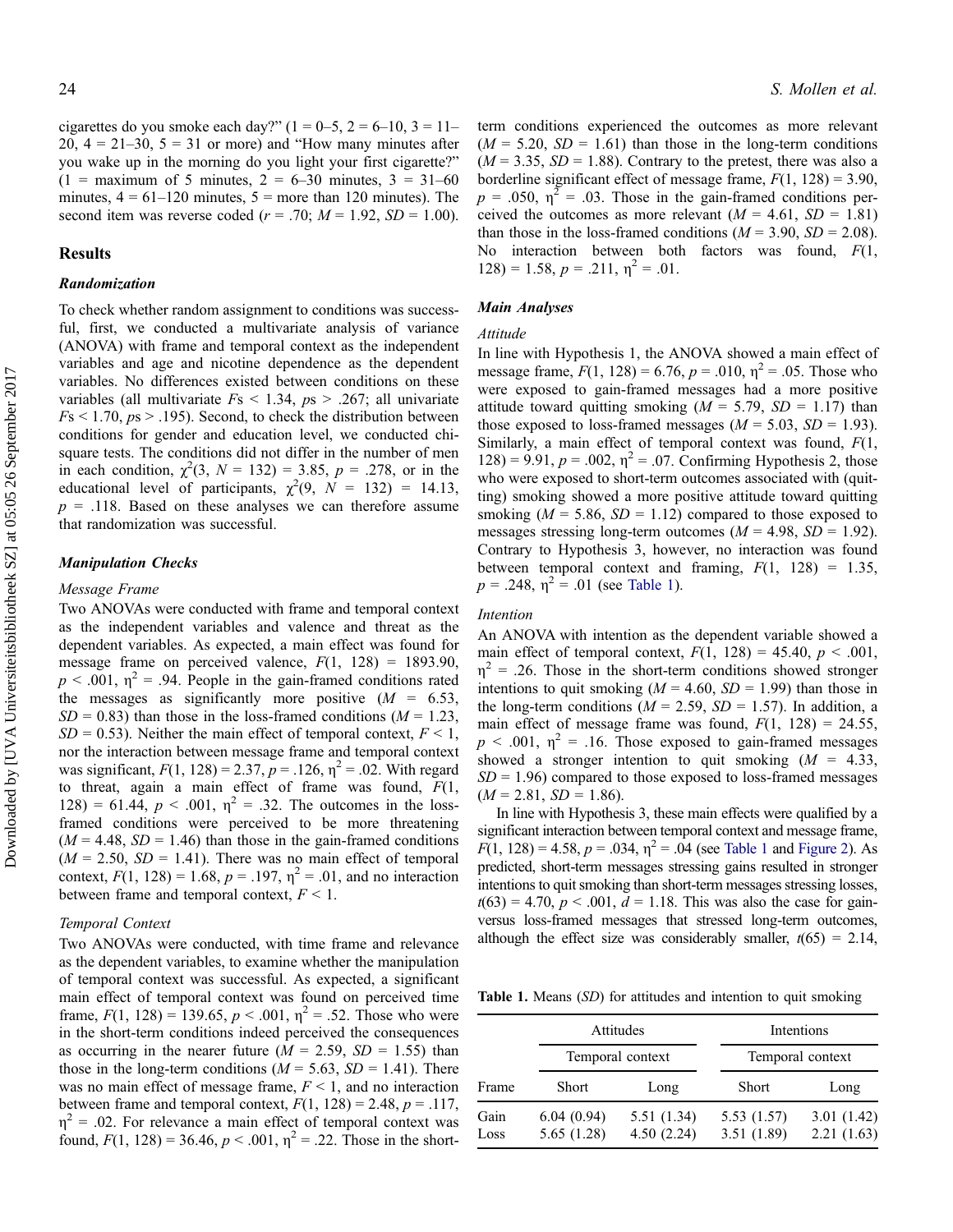<span id="page-6-0"></span>

Fig. 2. Intention to quit smoking.

 $p = .037$ ,  $d = 0.53$ . When we compared the effectiveness of both gain-framed messages, we indeed found that they were more effective when they pertained to short-term compared to long-term outcomes,  $t(65) = 6.89$ ,  $p < .001$ ,  $d = 1.71$ . The same was true for the loss-framed messages, although again the effect size was smaller, t  $(63) = 2.99$ ,  $p = .004$ ,  $d = 0.75$ . In sum, the findings were in line with Hypothesis 3, that the persuasive value of gains over losses is stronger for short-term compared to long-term outcomes.

#### Information-Seeking Behavior

The hierarchical logistic regression analysis showed no main effect of temporal context,  $\beta(0.57) = -1.01$ ,  $p = .076$ , odds ratio (OR) =  $0.37$ , confidence interval (CI) [0.12, 1.11]. The same was true for message frame,  $\beta(0.55) = -0.62$ ,  $p = .261$ ,  $OR = 0.54$ , CI [0.19, 1.58]. Hypotheses 1 and 2 were therefore not confirmed. Nor was there an interaction between message frame and temporal context in Step 2 of the analysis,  $β(1.16) =$ 0.12,  $p = .917$ , OR = 1.13, CI [0.12, 10.99], disconfirming Hypothesis 3.

# Aided Recall

Last we tested whether message recall was differentially affected by the messages. There were, however, no main effects of temporal context,  $F(1, 128) = 1.75$ ,  $p = .188$ ,  $\eta^2 = .01$ ; message frame,  $F < 1$ , and no interaction between both,  $F(1, 128) = 2.03$ ,  $p = .157$ ,  $\eta^2 = .02$ . Recall was therefore not affected by different messages.

# Discussion

The goal of the current study was to investigate the interactive effects of framing and temporal context in warning labels on cigarette packages. It was expected that messages that stressed gains associated with quitting smoking would be more effective than messages that communicated losses related to continued smoking. This difference was expected to be especially pronounced for messages stressing short-term consequences, as delayed versus immediate gains are discounted more steeply than delayed versus immediate losses. To test these assumptions, we developed an innovative smoking preferences paradigm that allowed us to unobtrusively expose smokers to warning labels while limiting demand characteristics.

For attitudes as well as intentions to quit smoking, main effects of framing and temporal context were found. In line with theory regarding message framing (Rothman & Salovey, [1997\)](#page-8-0), and confirming Hypothesis 1, a gain-framed message resulted in more positive attitudes and intentions to quit smoking compared to a loss-framed message. In addition, supporting Hypothesis 2, it was found that messages that stressed shortterm consequences of (quitting) smoking were more effective in generating positive attitudes toward quitting smoking and intentions to quit smoking compared to messages that stressed longterm consequences. This last finding lends support to theory on temporal discounting in the domain of health communication (Green & Myerson, [2004\)](#page-7-0). In partial confirmation of Hypothesis 3, for intentions, but not attitudes (possibly because of a ceiling effect), the main effects were qualified by an interaction between message frame and temporal context, providing evidence of a sign effect (Thaler, [1981](#page-8-0)). More specifically, it was found that gain-framed messages had a stronger influence on intentions to quit smoking compared to loss-framed messages, but although the effect size was large for short-term outcomes  $(d = 1.18)$  it was medium for long-term outcomes  $(d = 0.53)$ . This aligns with and extends prior work on the discounting of gains versus losses (Gerend & Cullen, [2008\)](#page-7-0). The current study is the first to provide evidence of asymmetry in the discounting of gains and losses in warning labels on cigarette packages among smokers.

With regard to message recall, no significant effects of the warning labels were found. This may be explained by the design of the study, in which participants were unobtrusively exposed to short messages in a smoking preferences paradigm that asked participants to focus on brand names (to determine their preference) instead of warning labels.

The findings regarding information-seeking behavior may represent a general unwillingness to seek information about quitting smoking among our participants. In the group with the most interest in information about quitting smoking (i.e., shortterm gain-framed outcomes), 22.86% wanted to be redirected to the website. In the other groups this was 13.33% or less. Future research should therefore further explore potential behavioral effects of framed warning labels with a varied temporal context.

In our study, health outcomes of (quitting) smoking were selected based on target group perceptions of the expected time frame of health outcomes. This approach aligns with a recent study by De Bruijn and Budding ([2016\)](#page-7-0) but contrasts with the study by Gerend and Cullen [\(2008](#page-7-0)), in which the same outcomes were used for the short- and long-term messages but were framed to occur sooner or later in the future. Although the current approach is thought to result in higher levels of message credibility, future research may investigate whether our findings generalize beyond the outcomes studied. In addition, as the warning labels that are currently used in practice emphasize losses, it may be of interest to examine the role of perceived novelty of short-term gains as an alternative explanation for the current findings.

Furthermore, it is important to note that the current study predominantly included young, highly educated smokers with relatively low levels of nicotine dependence. To be able to generalize, future studies may consider a representative sample of smokers. Also, differences between age groups might be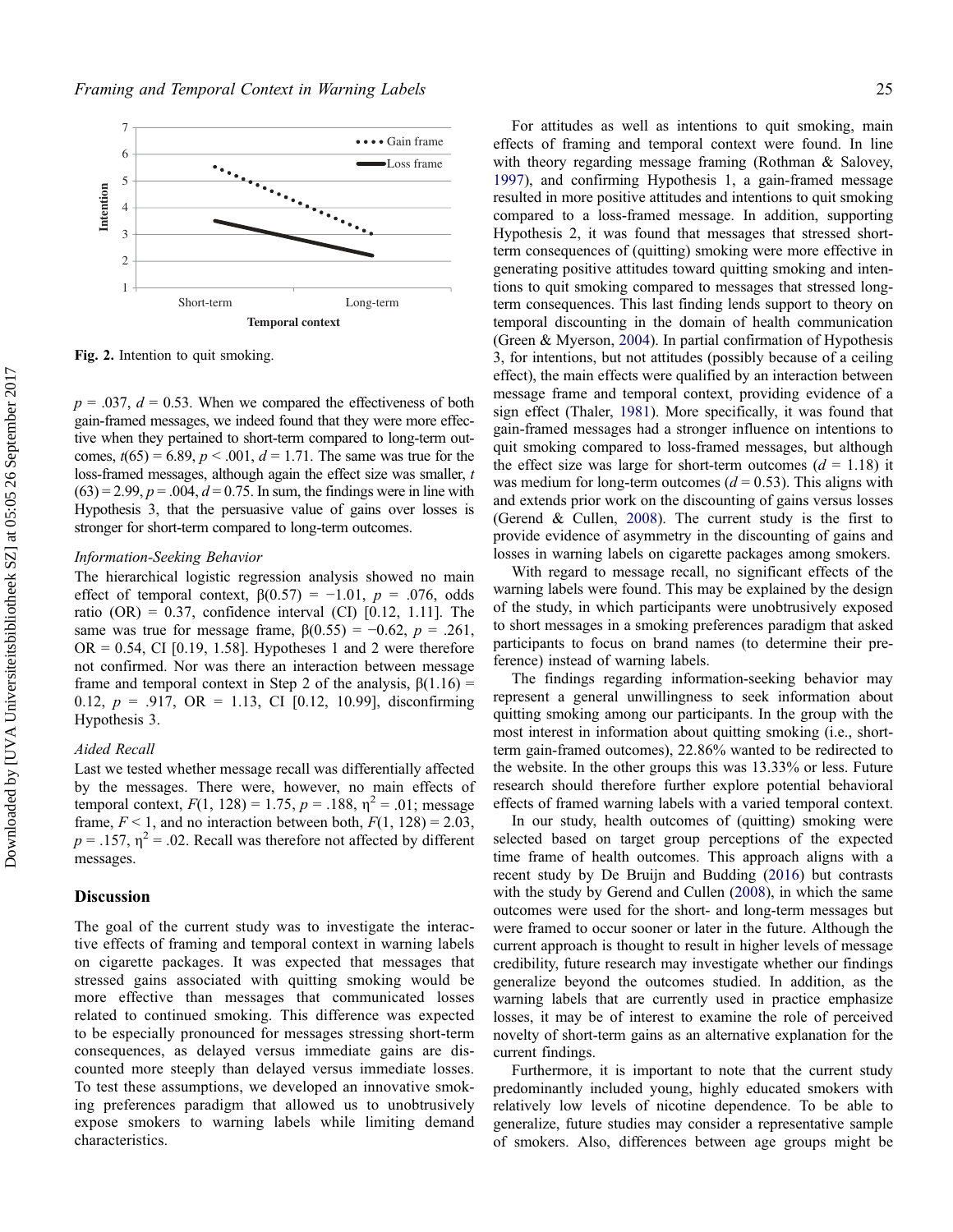<span id="page-7-0"></span>examined, as one's orientation toward the future (e.g., preference for long-term goals) increases with age (Steinberg et al., [2009\)](#page-8-0). Research by Reimers, Maylor, Stewart, and Chater [\(2009](#page-8-0)) showed a near-linear decline in delay discounting with increasing age. A study by Read and Read ([2004\)](#page-8-0) nuanced this pattern by showing that young people ( $M$  age = 25) indeed discount more compared to middle-aged people  $(M \text{ age} = 44)$ but found that discounting again increases in later life (M age  $= 75$ ). More research is needed to find out whether health messages that stress long-term versus short-term outcomes vary in effectiveness for different age groups.

# Conclusion

The current study adds to understanding of how message frames interact with the temporal context of outcomes to motivate people to engage in healthy behavior. The findings indicate that the European Commission should reconsider the use of warning labels that stress long-term health problems that result from continued smoking. The current study suggests that, rather, at least among younger, highly educated smokers, it seems more effective to communicate short-term benefits associated with quitting smoking.

### References

- Baker, F., Johnson, M. W., & Bickel, W. K. (2003). Delay discounting in current and never-before cigarette smokers: Similarities and differences across commodity, sign, and magnitude. Journal of Abnormal Psychology, 112(3), 382–392. doi:[10.1037/0021-843X.112.3.382](http://dx.doi.org/10.1037/0021-843X.112.3.382)
- Benzion, U., Rapoport, A., & Yagil, J. (1989). Discount rates inferred from decisions: An experimental study. Management Science, 35(3), 270– 284. doi:[10.1287/mnsc.35.3.270](http://dx.doi.org/10.1287/mnsc.35.3.270)
- Bernstein, M. H., Wood, M. D., & Erickson, L. R. (2016). The effectiveness of message framing and temporal context on college student alcohol use and problems: A selective e-mail intervention. Alcohol and Alcoholism, 51(1), 106–116. doi:[10.1093/alcalc/agv091](http://dx.doi.org/10.1093/alcalc/agv091)
- Covey, J. (2014). The role of dispositional factors in moderating message framing effects. Health Psychology, 33(1), 52–65. doi:[10.1037/](http://dx.doi.org/10.1037/a0029305) [a0029305](http://dx.doi.org/10.1037/a0029305)
- Cox, D., & Cox, A. D. (2001). Communicating the consequences of early detection: The role of evidence and framing. Journal of Marketing, 65 (3), 91–103. doi:[10.1509/jmkg.65.3.91.18336](http://dx.doi.org/10.1509/jmkg.65.3.91.18336)
- De Bruijn, G. J., & Budding, J. (2016). Temporal consequences, message framing, and consideration of future consequences: Persuasion effects on adult fruit intake intention and resolve. Journal of Health Communication, 21(8), 944–953. doi:[10.1080/10810730.2016.1179366](http://dx.doi.org/10.1080/10810730.2016.1179366)
- De Bruijn, G. J., Spaans, P., Jansen, B., & van't Riet, J. (2016). Testing the effects of a message framing intervention on intentions towards hearing loss prevention in adolescents. Health Education Research. Advance online publication. doi:[10.1093/her/cyw006](http://dx.doi.org/10.1093/her/cyw006)
- Estle, S. J., Green, L., Myerson, J., & Holt, D. D. (2006). Differential effects of amount on temporal and probability discounting of gains and losses. Memory & Cognition, 34(4), 914–928. doi:[10.3758/](http://dx.doi.org/10.3758/BF03193437) [BF03193437](http://dx.doi.org/10.3758/BF03193437)
- European Commission. (n.d.a). Health warnings. Retrieved from [http://ec.](http://ec.europa.eu/health/tobacco/products/health-warnings/index_en.htm) [europa.eu/health/tobacco/products/health-warnings/index\\_en.htm](http://ec.europa.eu/health/tobacco/products/health-warnings/index_en.htm)
- European Commission. (n.d.b). United Kingdom: Combined warnings. Retrieved from [http://ec.europa.eu/health/archive/ph\\_determinants/life\\_](http://ec.europa.eu/health/archive/ph_determinants/life_style/tobacco/documents/uk_pictures.pdf) [style/tobacco/documents/uk\\_pictures.pdf](http://ec.europa.eu/health/archive/ph_determinants/life_style/tobacco/documents/uk_pictures.pdf)
- Gallagher, K. M., & Updegraff, J. A. (2012). Health message framing effects on attitudes, intentions, and behavior: A meta-analytic review. Annals of Behavioral Medicine, 43(1), 101–116. doi:[10.1007/s12160-](http://dx.doi.org/10.1007/s12160-011-9308-7) [011-9308-7](http://dx.doi.org/10.1007/s12160-011-9308-7)
- Gerend, M. A., & Cullen, M. (2008). Effects of message framing and temporal context on college student drinking behavior. Journal of Experimental Social Psychology, 44(4), 1167–1173. doi:[10.1016/j.](http://dx.doi.org/10.1016/j.jesp.2008.02.007) [jesp.2008.02.007](http://dx.doi.org/10.1016/j.jesp.2008.02.007)
- Gibbons, F. X., Gerrard, M., Ouellette, J. A., & Burzette, R. (1998). Cognitive antecedents to adolescent health risk: Discriminating between behavioral intention and behavioral willingness. Psychology & Health, 13(2), 319–339. doi:[10.1080/08870449808406754](http://dx.doi.org/10.1080/08870449808406754)
- Green, L., & Myerson, J. (2004). A discounting framework for choice with delayed and probabilistic rewards. Psychological Bulletin, 130, 769– 792. doi:[10.1037/0033-2909.130.5.769](http://dx.doi.org/10.1037/0033-2909.130.5.769)
- Hammond, D., Fong, G. T., McDonald, P. W., Brown, K. S., & Cameron, R. (2004). Graphic Canadian cigarette warning labels and adverse outcomes: Evidence from Canadian smokers. American Journal of Public Health, 94(8), 1442–1445. doi:[10.2105/AJPH.94.8.1442](http://dx.doi.org/10.2105/AJPH.94.8.1442)
- Hardisty, D. J., & Weber, E. U. (2009). Discounting future green: Money versus the environment. Journal of Experimental Psychology, 138(3), 329–340. doi:[10.1037/a0016433](http://dx.doi.org/10.1037/a0016433)
- Heatherton, T. F., Kozlowski, L. T., Frecker, R. C., Rickert, W., & Robinson, J. (1989). Measuring the heaviness of smoking: Using selfreported time to the first cigarette of the day and number of cigarettes smoked per day. British Journal of Addiction, 84(7), 791-800. doi:[10.1111/j.1360-0443.1989.tb03059.x](http://dx.doi.org/10.1111/j.1360-0443.1989.tb03059.x)
- Huang, J., Chaloupka, F. J., & Fong, G. T. (2014). Cigarette graphic warning labels and smoking prevalence in Canada: A critical examination and reformulation of the FDA regulatory impact analysis. Tobacco Control, 23(Suppl. 1), 7–12. doi:[10.1136/tobaccocontrol-2013-051170](http://dx.doi.org/10.1136/tobaccocontrol-2013-051170)
- Jones, L. W., Sinclair, R. C., & Courneya, K. S. (2003). The effects of source credibility and message framing on exercise intentions, behaviors, and attitudes: An integration of the elaboration likelihood model and prospect theory. Journal of Applied Social Psychology, 33(1), 179– 196. doi:[10.1111/jasp.2003.33.issue-1](http://dx.doi.org/10.1111/jasp.2003.33.issue-1)
- Kees, J. (2010). Temporal framing in health advertising: The role of risk and future orientation. Journal of Current Issues & Research in Advertising, 32(1), 33–46. doi:[10.1080/10641734.2010.10505273](http://dx.doi.org/10.1080/10641734.2010.10505273)
- Kessels, L. T. E., Ruiter, R. A. C., & Jansma, B. M. (2010). Increased attention but more efficient disengagement: Neuroscientific evidence for defensive processing of threatening health information. Health Psychology, 29(4), 346–354. doi:[10.1037/a0019372](http://dx.doi.org/10.1037/a0019372)
- Lambert, S. D., & Loiselle, C. G. (2007). Health information seeking behavior. Qualitative Health Research, 17(8), 1006–1019. doi:[10.1177/](http://dx.doi.org/10.1177/1049732307305199) [1049732307305199](http://dx.doi.org/10.1177/1049732307305199)
- Latimer, A. E., Krishnan-Sarin, S., Cavallo, D. A., Duhig, A., Salovey, P., & O'Malley, S. A. (2012). Targeted smoking cessation messages for adolescents. Journal of Adolescent Health, 50(1), 47–53. doi:[10.1016/j.](http://dx.doi.org/10.1016/j.jadohealth.2011.04.013) [jadohealth.2011.04.013](http://dx.doi.org/10.1016/j.jadohealth.2011.04.013)
- Leshner, G., & Cheng, I. H. (2009). The effects of frame, appeal, and outcome extremity of antismoking messages on cognitive processing. Health Communication, 24(3), 219–227. doi:[10.1080/](http://dx.doi.org/10.1080/10410230902804117,02233) [10410230902804117,02233](http://dx.doi.org/10.1080/10410230902804117,02233)
- Maynard, O. M., Munafò, M. R., & Leonards, U. (2013). Visual attention to health warnings on plain tobacco packaging in adolescent smokers and non-smokers. Addiction, 108(2), 413–419. doi:[10.1111/j.1360-](http://dx.doi.org/10.1111/j.1360-0443.2012.04028.x) [0443.2012.04028.x](http://dx.doi.org/10.1111/j.1360-0443.2012.04028.x)
- McKenna, J. W., & Williams, K. N. (1993). Crafting effective tobacco counteradvertisements: Lessons from a failed campaign directed at teenagers. Public Health Reports, 108(Suppl. 1), 85–89.
- Mitchell, S. H. (1999). Measures of impulsivity in cigarette smokers and non-smokers. Psychopharmacology, 146(4), 455–464. doi:[10.1007/](http://dx.doi.org/10.1007/PL00005491) [PL00005491](http://dx.doi.org/10.1007/PL00005491)
- Moorman, M., & van den Putte, B. (2008). The influence of message framing, intention to quit smoking, and nicotine dependence on the persuasiveness of smoking cessation messages. Addictive Behaviors, 33(10), 1267–1275. doi:[10.1016/j.addbeh.2008.05.010](http://dx.doi.org/10.1016/j.addbeh.2008.05.010)
- Nan, X., Zhao, X., Yang, B., & Iles, I. (2014). Effectiveness of cigarette warning labels: Examining the impact of graphics, message framing, and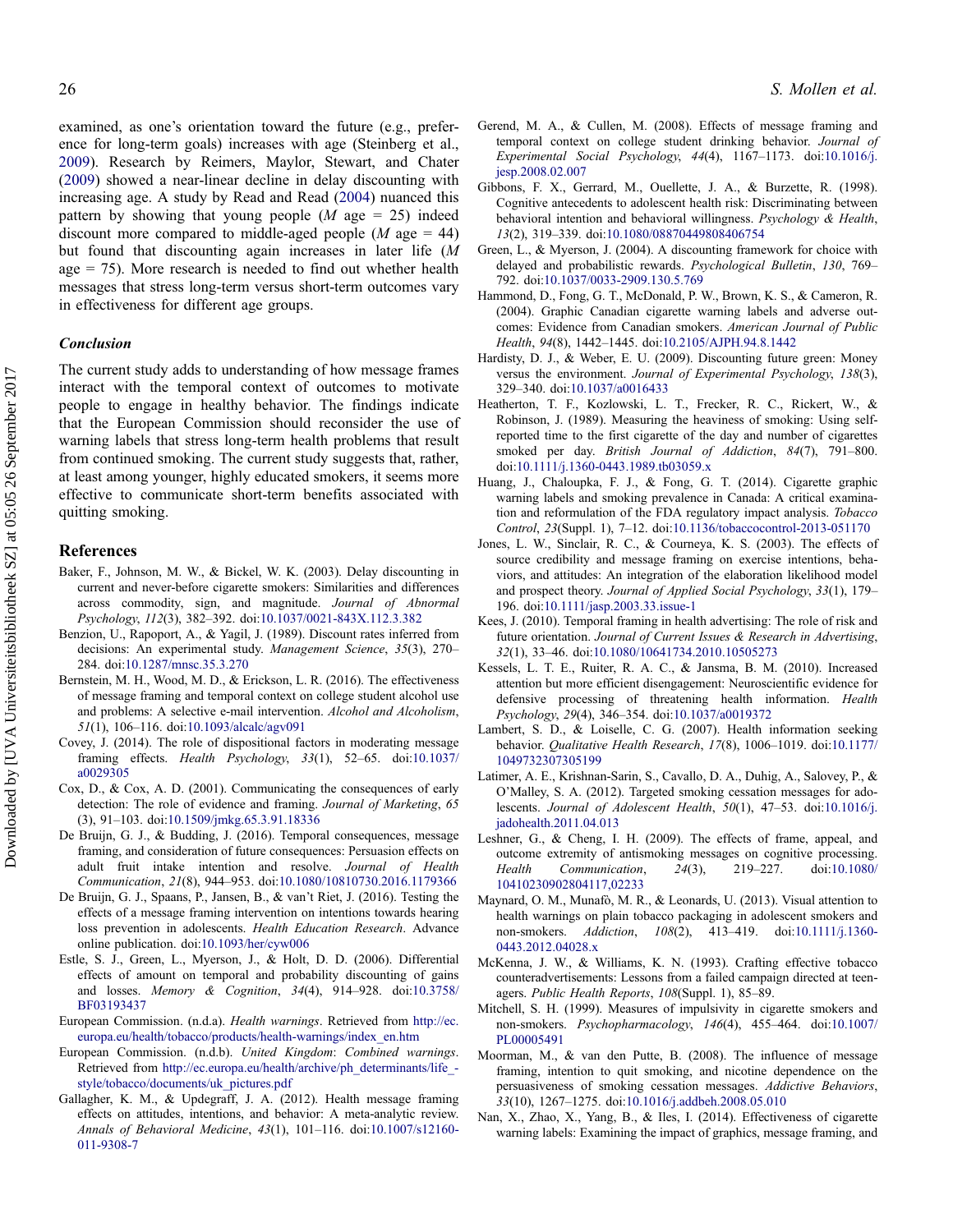<span id="page-8-0"></span>temporal framing. Health Communication, 30(4), 81–89. doi:[10.1080/](http://dx.doi.org/10.1080/10410236.2013.841531) [10410236.2013.841531](http://dx.doi.org/10.1080/10410236.2013.841531)

- Peters, G.-J. Y., Ruiter, R. A. C., & Kok, G. (2013). Threatening communication: A critical re-analysis and a revised meta-analytic test of fear appeal theory. Health Psychology Review, 7(Suppl. 1), S8–S31. doi:[10.1080/17437199.2012.703527](http://dx.doi.org/10.1080/17437199.2012.703527)
- Read, D., & Read, N. (2004). Time discounting over the lifespan. Organizational Behavior and Human Decision Processes, 94(1), 22– 32. doi:[10.1016/j.obhdp.2004.01.002](http://dx.doi.org/10.1016/j.obhdp.2004.01.002)
- Reimers, S., Maylor, E. A., Stewart, N., & Chater, N. (2009). Associations between a one-shot delay discounting measure and age, income, education and real-world impulsive behavior. Personality and Individual Differences, 47(8), 973–978. doi:[10.1016/j.paid.2009.07.026](http://dx.doi.org/10.1016/j.paid.2009.07.026)
- Rothman, A. J., & Salovey, P. (1997). Shaping perceptions to motivate healthy behavior: The role of message framing. Psychological Bulletin, 121(1), 3–19. doi:[10.1037/0033-2909.121.1.3](http://dx.doi.org/10.1037/0033-2909.121.1.3)
- Ruiter, R. A. C., Kessels, L. T. E., Peters, G.-J. Y., & Kok, G. (2014). Sixty years of fear appeal research: Current state of the evidence. International Journal of Psychology, 49(2), 63–70. doi:[10.1002/ijop.12042](http://dx.doi.org/10.1002/ijop.12042)
- Steinberg, L., Graham, S., O'Brien, L., Woolard, J., Cauffman, E., & Banich, M. (2009). Age differences in future orientation and delay discounting. Child Development, 80(1), 28–44. doi:[10.1111/j.1467-](http://dx.doi.org/10.1111/j.1467-8624.2008.01244.x) [8624.2008.01244.x](http://dx.doi.org/10.1111/j.1467-8624.2008.01244.x)
- Tasso, A., Monaci, M. G., Trentin, R., & Rosabianca, A. (2005, July). Frame effects in persuasive messages against smoking. Paper presented at the annual conference of the Cognitive Science Society, Stresa, Italy.
- Thaler, R. (1981). Some empirical evidence on dynamic inconsistency. Economics Letters, 8, 201–207. doi:[10.1016/0165-1765\(81\)90067-7](http://dx.doi.org/10.1016/0165-1765(81)90067-7)
- Updegraff, J. A., & Rothman, A. J. (2013). Health message framing: Moderators, mediators, and mysteries. Social and Personality Psychology Compass, 7, 668–679. doi:[10.1111/spc3.12056](http://dx.doi.org/10.1111/spc3.12056)
- Witte, K. (1992). Putting the fear back into fear appeals: The extended parallel process model. Communication Monographs, 59(4), 329–349. doi:[10.1080/03637759209376276](http://dx.doi.org/10.1080/03637759209376276)
- Witte, K., & Allen, M. (2000). A meta-analysis of fear appeals: Implications for effective public health campaigns. Health Education & Behavior, 27 (5), 591–615. doi:[10.1177/109019810002700506](http://dx.doi.org/10.1177/109019810002700506)